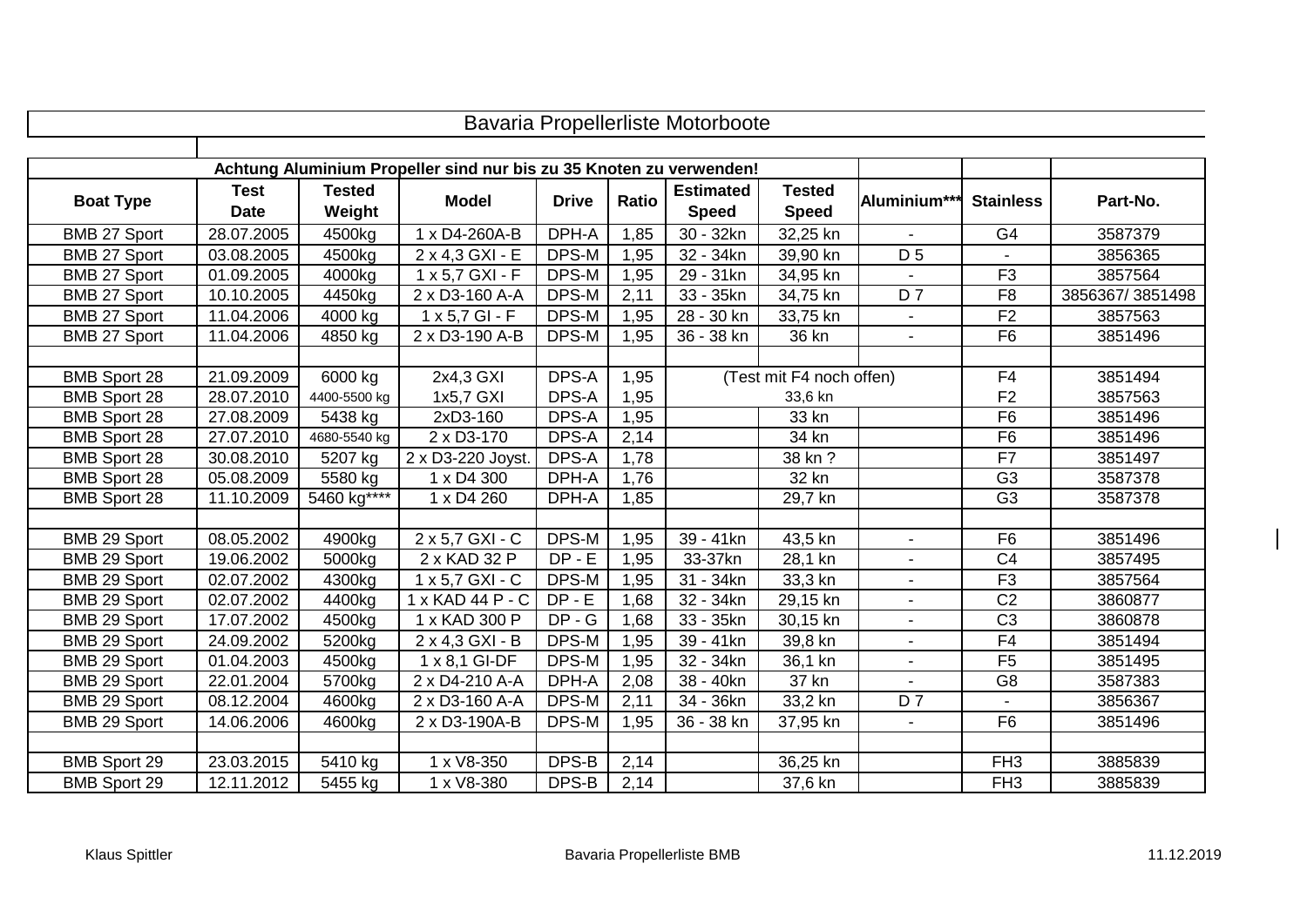| Bavaria Propellerliste Motorboote |             |                |                                                                     |              |              |                  |                |                 |                  |                 |  |  |
|-----------------------------------|-------------|----------------|---------------------------------------------------------------------|--------------|--------------|------------------|----------------|-----------------|------------------|-----------------|--|--|
|                                   |             |                |                                                                     |              |              |                  |                |                 |                  |                 |  |  |
|                                   |             |                | Achtung Aluminium Propeller sind nur bis zu 35 Knoten zu verwenden! |              |              |                  |                |                 |                  |                 |  |  |
| <b>Boat Type</b>                  | <b>Test</b> | <b>Tested</b>  | <b>Model</b>                                                        | <b>Drive</b> | <b>Ratio</b> | <b>Estimated</b> | <b>Tested</b>  | Aluminium**     | <b>Stainless</b> | Part-No.        |  |  |
|                                   | <b>Date</b> | Weight         |                                                                     |              |              | <b>Speed</b>     | <b>Speed</b>   |                 |                  |                 |  |  |
| <b>BMB Sport 29</b>               | 17.02.2017  | 5900 - 6590 kg | 2 X D3-170                                                          | DPS-B        | 2,14         |                  | 33/29 kn       |                 | FH <sub>6</sub>  | 3885842         |  |  |
|                                   |             |                |                                                                     |              |              |                  |                |                 |                  |                 |  |  |
| BMB Sport 300                     | 24.02.2016  | 4990 - 6700 kg | 2xV6-240 MJ2016                                                     | DPS-B        | 2,32         |                  | 41,2/36,75 kn  |                 | FH4              | 3885840         |  |  |
| BMB Sport 300                     | 16.12.2015  | 5150 - 6000 kg | 2 x D3-220                                                          | DPS-B        | 1,78         |                  | 39,15/37,4 kn  |                 | FH <sub>5</sub>  | 3885841         |  |  |
|                                   |             |                |                                                                     |              |              |                  |                |                 |                  |                 |  |  |
| BMB 30 Sport                      | 13.09.2006  | 4600 kg        | $1 \times D6 - 310 A - B$                                           | DPH-A        | 1,76         | 32-34 kn         | 33,8 kn        | $\omega$        | $\overline{G4}$  | 3587379         |  |  |
| BMB 30 Sport                      | 25.10.2006  | 4650 kg        | 2 x D3-160 A-B                                                      | DPS-A        | 2,11         | 33-35 kn         | 32,9 kn        | $\overline{D7}$ |                  | 3856367/3856367 |  |  |
| BMB 30 Sport                      | 15.11.2006  | 4800 kg        | 2 x 4,3 GXI - G                                                     | DPS-A        | 1,95         | 34-36 kn         | 38,8 kn        | D <sub>5</sub>  |                  | 3856365         |  |  |
| BMB 30 Sport                      | 15.11.2006  | 4800 kg        | 2 x 4,3 GXI - G                                                     | DPS-A        | 1,95         | 34-36 kn         | 39,65 kn       |                 | F <sub>4</sub>   | 3851494         |  |  |
| BMB 30 Sport                      | 15.11.2006  | 4800 kg        | 2 x D3-190 A-B                                                      | DPS-A        | 1,95         | 36-38 kn         | 36,85 kn       | $\blacksquare$  | F <sub>6</sub>   | 3851496         |  |  |
| BMB 30 Sport                      | 08.10.2007  | 4500 kg        | 1 x D4-300                                                          | DPH-A        | 1,76         |                  | 33 kn          |                 | G4               | 3587379         |  |  |
| <b>BMB 30 Sport</b>               | 29.11.2007  | 4700 kg        | 1 x D6-330 A - B                                                    | DPH-A        | 1,76         | 33-36 kn         | 43 kn*         |                 | G <sub>5</sub>   | 3587380         |  |  |
|                                   |             |                |                                                                     |              |              |                  |                |                 |                  |                 |  |  |
| BMB 30 SHT                        | 31.01.2008  | 5000 kg        | 2 x D3-160                                                          | DPS-A        | 2,11         | 33,5             | $\blacksquare$ | D7**            | F6**             | 3856367/3851496 |  |  |
| BMB 30 SHT                        | 07.02.2008  | 4950 kg        | 1 x D4-300                                                          | DPH-A        | 1,76         | $\blacksquare$   | 32,1 kn        |                 | G <sub>3</sub>   | 3587378         |  |  |
| BMB 30 SHT                        | 12.02.2008  | 5100 kg        | 2 x 4.3 GXI                                                         | DPS-A        | 1,95         |                  | 37,4/39,7 kn   | D 4             | F4               | 3851484/3851494 |  |  |
| BMB 30 SHT                        | 30.12.2008  | 5400kg**       | 1 x D6-330                                                          | DPH-A        | 1,76         |                  |                |                 | $G5**$           | 3587380         |  |  |
|                                   |             |                |                                                                     |              |              |                  |                |                 |                  |                 |  |  |
| <b>BMB Sport 31</b>               | 13.10.2011  | 7712 kg        | 2 x 5,7 GXI                                                         | DPS-A        | 1,95         |                  | 40,85 kn       |                 | F <sub>4</sub>   | 3851494         |  |  |
| <b>BMB Sport 31</b>               | 18.11.2011  | 6648 - 7430 kg | 2 x D3-170                                                          | DPS-A        | 2,14         |                  | 29,95/32,25 kn |                 | F <sub>6</sub>   | 3851496         |  |  |
| <b>BMB Sport 31</b>               | 05.10.2011  | 6926 - 7602 kg | 2 x D3-220                                                          | DPS-A        | 1,78         |                  | 35,6/34,4 kn   |                 | F <sub>4</sub>   | 3851494         |  |  |
| <b>BMB Sport 31</b>               | 24.08.2011  | 7628 kg        | 2 x D4-260                                                          | DPH-A        | 1,85         |                  | 37,65 kn       |                 | G7               | 3587382         |  |  |
| <b>BMB Sport 31</b>               | 25.10.2011  | 6851 kg        | 1 x D6-330                                                          | DPH-A        | 1,76         |                  | 30,3 kn        |                 | G <sub>4</sub>   | 3587379         |  |  |
|                                   |             |                |                                                                     |              |              |                  |                |                 |                  |                 |  |  |
| <b>BMB</b> Sport 32               | 11.02.2016  | 6300 - 7580 kg | 2xV8-300 MJ 2016                                                    | DPS-B        | 2,14         |                  | 43,85/42,15 kn |                 | FH5              | 3885841         |  |  |
| <b>BMB Sport 32</b>               | 11.05.2016  |                | 6300 - 7580 kg 2xV8-300 MJ 2016                                     | DPS-B        | 2,14         |                  | 42,65/41,60 kn |                 | FH4              | 3885840         |  |  |
| <b>BMB Sport 32</b>               | 10.02.2017  | 7730 - 8430 kg | 2X V6-240 CE                                                        | DPS-B        | 2,32         |                  | 35,75/34,80 kn |                 | FH <sub>3</sub>  | 3885839         |  |  |
| <b>BMB Sport 32</b>               | 27.02.2013  | 6200-7390 kg   | 2 x D3-200                                                          | DPS-B        | 1,95         |                  | 35,50/33,60 kn |                 | FH <sub>6</sub>  | 3885842         |  |  |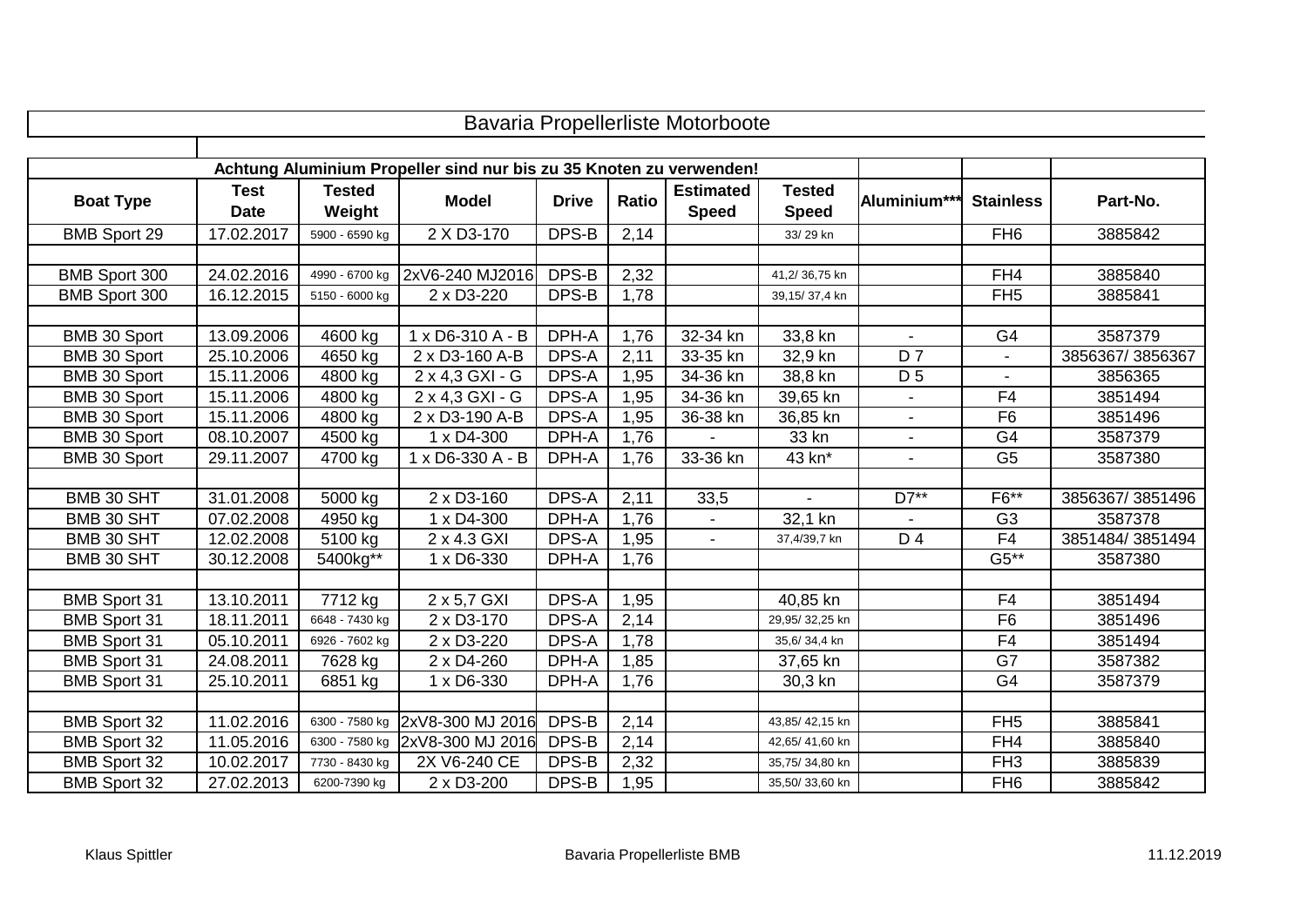| Bavaria Propellerliste Motorboote                                   |                            |                         |              |              |              |                                  |                               |              |                  |          |  |
|---------------------------------------------------------------------|----------------------------|-------------------------|--------------|--------------|--------------|----------------------------------|-------------------------------|--------------|------------------|----------|--|
|                                                                     |                            |                         |              |              |              |                                  |                               |              |                  |          |  |
| Achtung Aluminium Propeller sind nur bis zu 35 Knoten zu verwenden! |                            |                         |              |              |              |                                  |                               |              |                  |          |  |
| <b>Boat Type</b>                                                    | <b>Test</b><br><b>Date</b> | <b>Tested</b><br>Weight | <b>Model</b> | <b>Drive</b> | <b>Ratio</b> | <b>Estimated</b><br><b>Speed</b> | <b>Tested</b><br><b>Speed</b> | Aluminium*** | <b>Stainless</b> | Part-No. |  |
|                                                                     |                            |                         |              |              |              |                                  |                               |              |                  |          |  |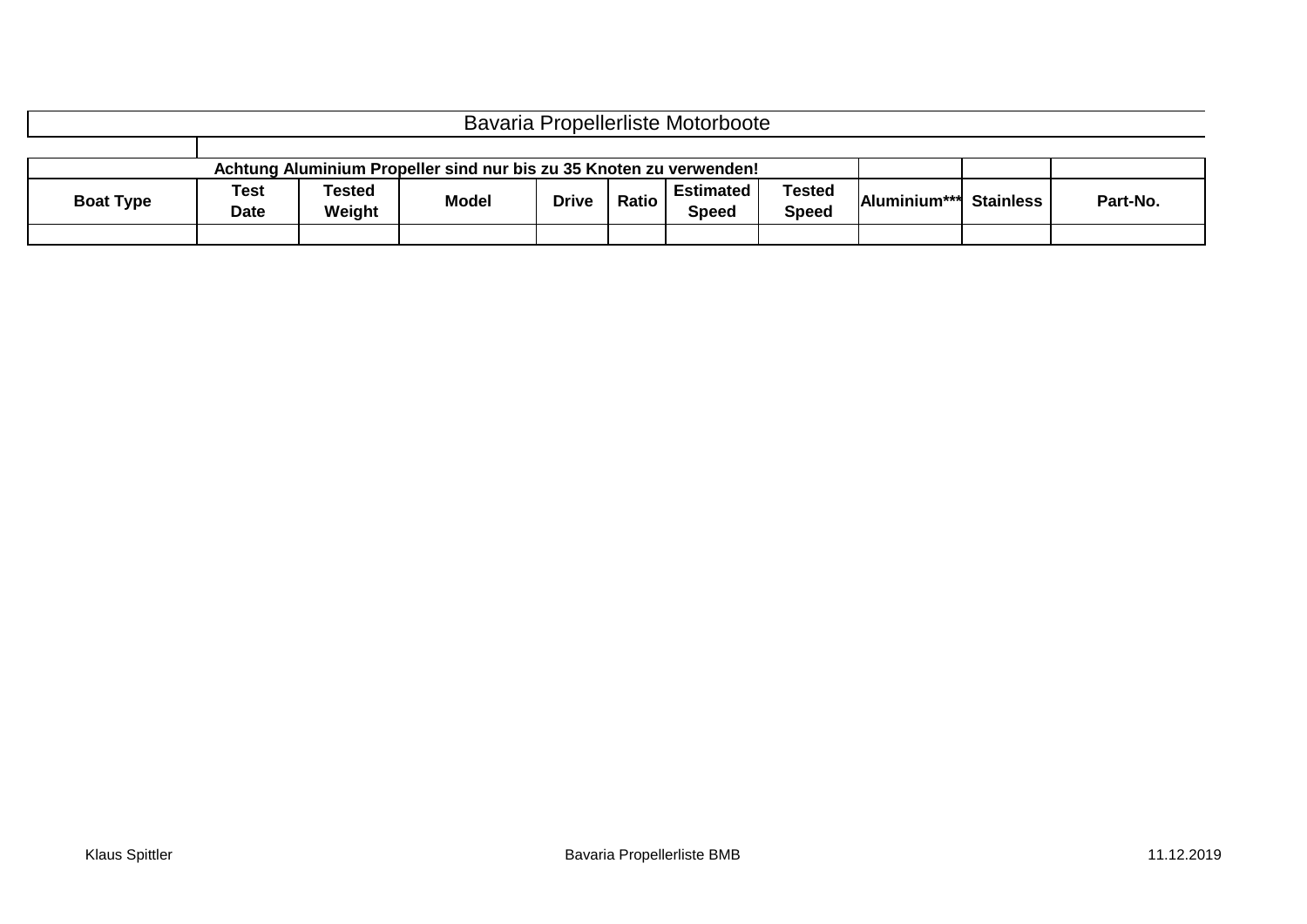|                        |             |                |                                                                     |              |              | Bavaria Propellerliste Motorboote |                |                |                  |                 |
|------------------------|-------------|----------------|---------------------------------------------------------------------|--------------|--------------|-----------------------------------|----------------|----------------|------------------|-----------------|
|                        |             |                |                                                                     |              |              |                                   |                |                |                  |                 |
|                        |             |                | Achtung Aluminium Propeller sind nur bis zu 35 Knoten zu verwenden! |              |              |                                   |                |                |                  |                 |
| <b>Boat Type</b>       | <b>Test</b> | <b>Tested</b>  | <b>Model</b>                                                        | <b>Drive</b> | <b>Ratio</b> | <b>Estimated</b>                  | <b>Tested</b>  | Aluminium**    | <b>Stainless</b> | Part-No.        |
|                        | <b>Date</b> | Weight         |                                                                     |              |              | <b>Speed</b>                      | <b>Speed</b>   |                |                  |                 |
| BMB 33 Sport           | 04.04.2007  | 5800 kg        | 2 x 4,3 GXI                                                         | DPS-A        | 1,95         | 32 - 34 kn                        | 34,05 kn       | D <sub>3</sub> | $F2***$          | 3851483/3857563 |
| BMB 33 Sport           | 26.04.2007  | 5700 kg        | 2 x D3-190                                                          | DPS-A        | 1,95         | 33 - 35 kn                        | 33,55 kn       |                | F <sub>5</sub>   | 3851495         |
| BMB 33 Sport           | 03.05.2007  | 5950 kg        | 2 x 5,7 GXI                                                         | DPS-A        | 1,95         | 37 - 39 kn                        | 41,4 kn        |                | F <sub>4</sub>   | 3851494         |
| BMB 33 Sport           | 09.07.2007  | 6000 kg        | 2 x 5,0 GXI                                                         | DPS-A        | 1,95         | 32 - 34 kn                        | 35,85 kn       | D 4            |                  | 3851484         |
| BMB 33 Sport           | 09.07.2007  | 6000 kg        | 2 x 5,0 GXI                                                         | DPS-A        | 1,95         | 32 - 34 kn                        | 38,4 kn        | $\blacksquare$ | F <sub>3</sub>   | 3857564         |
|                        |             |                |                                                                     |              |              |                                   |                |                |                  |                 |
| BMB 33 SHT             |             | 6150 kg**      | 2 x 5,0 GXI                                                         | DPS-A        | 1,95         | 33 - 35 kn                        | $\blacksquare$ |                | $F2***$          | 3857563         |
| BMB 33 SHT             |             | 6150 kg**      | 2 x 5,7 GI                                                          | DPS-A        | 1,95         | 33 - 35 kn                        |                |                | $F2***$          | 3857563         |
| BMB 33 SHT             |             | 6150 kg**      | 2 x 5,7 GXI                                                         | DPS-A        | 1,95         | 36 - 38 kn                        |                | $\sim$         | $F3**$           | 3857564         |
| BMB 33 SHT             | 12.02.2008  | 5100 kg        | 2 x 4,3 GXI                                                         | DPS-A        | 1,95         | 30 - 32 kn                        | 39,7 kn        | $\blacksquare$ | F <sub>4</sub>   | 3851494         |
| BMB 33 SHT             | 18.11.2008  | 6550 kg        | 2 x D3-160                                                          | DPS-A        | 2,11         |                                   | 26 kn          |                | F <sub>5</sub>   | 3851495         |
| BMB 33 SHT             | 10.03.2008  | 6150 kg        | 2 x D3-190                                                          | DPS-A        | 1,95         | 32 - 34 kn                        | 32,2 kn        |                | F <sub>4</sub>   | 3851494         |
|                        |             |                |                                                                     |              |              |                                   |                |                |                  |                 |
| BMB Sport 330          | 24.11.2015  | 6530 - 7520 kg | 1 x D6-330                                                          | DPH-D        | 1,76         |                                   | 31,55/29,8 kn  |                | G <sub>4</sub>   | 3587379         |
| BMB Sport 330          | 02.11.2015  | 6850-7300 kg   | 1 x D6-370                                                          | DPH-D        | 1,63         |                                   | 32,9/32,25 kn  |                | $\overline{G3}$  | 3587378         |
|                        |             |                |                                                                     |              |              |                                   |                |                |                  |                 |
| <b>BMB Sport 34</b>    | 25.08.2010  | 6966 kg        | 2 x 4,3 GXIE                                                        | DPS-A        | 1,95         |                                   | 34,75 kn       |                | F3               | 3857564         |
| <b>BMB Sport 34</b>    | 02.09.2010  |                | 6825 - 7313 kg 2x 5,7 GXIE Joyst.                                   | DPS-A        | 1,95         |                                   | 40,85 kn       |                | F <sub>4</sub>   | 3851494         |
| <b>BMB Sport 34</b>    | 27.10.2010  | 7563 kg        | 2 x D4-260 Joyst.                                                   | DPH-A        | 1,85         |                                   | 37,95 kn       |                | G7               | 3587382         |
| <b>BMB Sport 34</b>    | 22.09.2010  | 7290 kg        | 2 x D3-200                                                          | DPS-A        | 1,95         |                                   | 32,70 kn       |                | F <sub>5</sub>   | 3851495         |
| <b>BMB Sport 34</b>    | 06.10.2010  | 6577 kg        | 2 x D3-220                                                          | DPS-A        | 1,78         |                                   | 35,85 kn       |                | F4               | 3851494         |
| <b>BMB Sport 34</b>    | 02.08.2011  | 7880 kg        | 2xD4-300 Joyst.                                                     | DPS-A        | 1,76         |                                   | 40,55 kn       |                | G7               | 3587382         |
| <b>BMB Sport 34</b>    | 21.10.2010  | 6865 kg        | 1 x D6-370                                                          | DPH-A        | 1,63         |                                   | 33,45 kn       |                | G <sub>3</sub>   | 3587378         |
|                        |             |                |                                                                     |              |              |                                   |                |                |                  |                 |
| <b>BMB Sport 34 HT</b> | 17.03.2011  | 7406 kg        | 2 x D3-220                                                          | DPS-A        | 1,78         |                                   | 33,75 kn       |                | F4               | 3851494         |
| BMB Sport 34 HT        | 17.08.2011  | 8100 kg        | $2xD4-300$ Joyst.                                                   | DPS-A        | 1,76         |                                   | 39,45 kn       |                | G7               | 3587382         |
|                        |             |                |                                                                     |              |              |                                   |                |                |                  |                 |
| <b>BMB Sport 35</b>    | 27.01.2014  | 7770 kg        | 2 x V8-300-CE                                                       | DPS-B        | 1,95         |                                   | 38,90 kn       |                | FH4              | 3885840         |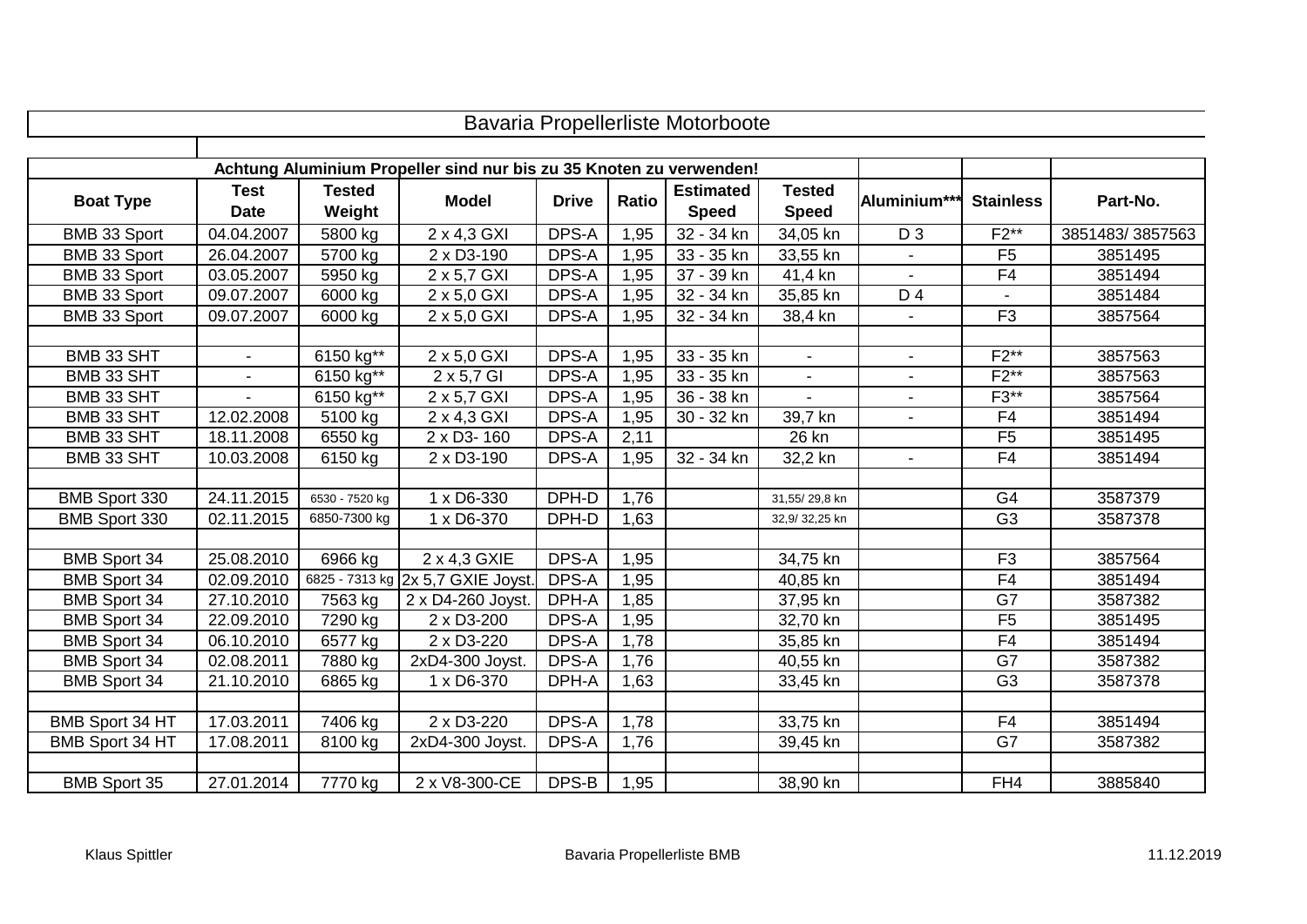| <b>Bavaria Propellerliste Motorboote</b> |                            |                         |                                                                     |              |              |                                  |                               |                |                  |          |  |  |
|------------------------------------------|----------------------------|-------------------------|---------------------------------------------------------------------|--------------|--------------|----------------------------------|-------------------------------|----------------|------------------|----------|--|--|
|                                          |                            |                         |                                                                     |              |              |                                  |                               |                |                  |          |  |  |
|                                          |                            |                         | Achtung Aluminium Propeller sind nur bis zu 35 Knoten zu verwenden! |              |              |                                  |                               |                |                  |          |  |  |
| <b>Boat Type</b>                         | <b>Test</b><br><b>Date</b> | <b>Tested</b><br>Weight | <b>Model</b>                                                        | <b>Drive</b> | <b>Ratio</b> | <b>Estimated</b><br><b>Speed</b> | <b>Tested</b><br><b>Speed</b> | Aluminium***   | <b>Stainless</b> | Part-No. |  |  |
|                                          |                            |                         |                                                                     |              |              |                                  |                               |                |                  |          |  |  |
| BMB Sport 360                            | 02.04.2015                 | 8020 kg                 | 2 x V8-300-CE                                                       | DPS-B        | 1,95         |                                  | 38,15 kn                      |                | FH4              | 3885840  |  |  |
| BMB Sport 360                            | 03.02.2016                 | 6740 - 8630 kg          | 2xV8-300 Mj 2016                                                    | DPS-B        | 2,14         |                                  | 41,55/39,85 kn                |                | FH4              | 3885840  |  |  |
| BMB Sport 360                            | 05.05.2015                 | 7540 kg                 | 2 x V8-320                                                          | DPS-B        | 1,95         |                                  | 38,30 kn                      |                | FH <sub>3</sub>  | 3885839  |  |  |
| BMB Sport 360                            | 23.08.2014                 | 8128 kg                 | 2 x D3-220                                                          | DPS-B        | 1,78         |                                  | 32,55 kn                      |                | FH <sub>3</sub>  | 3885839  |  |  |
| BMB Sport 360 C                          | Southampton 2015           | 6290 kg                 | 2 x D3-220                                                          | <b>DPS</b>   | 1,78         |                                  | 32,65 kn                      |                | FH <sub>3</sub>  | 3885839  |  |  |
| BMB Sport 360 HT                         | 25.02.2015                 |                         | 2 x D4-300                                                          | DPH-D        | 1,76         |                                  |                               |                | G7               | 3587382  |  |  |
| BMB Sport 360                            | 05.12.2014                 | 7600 kg                 | 1 x D6-370                                                          | DPH-D        | 1,63         |                                  | 31,9 kn                       |                | G <sub>3</sub>   | 3587378  |  |  |
|                                          |                            |                         |                                                                     |              |              |                                  |                               |                |                  |          |  |  |
| <b>BMB 37 Sport</b>                      | 26.06.2007                 | 8550 kg                 | 2 x D6-310                                                          | DPH-A        | 1,76         | 38 - 40 kn                       | 38,9 kn                       | $\sim$         | G7               | 3587382  |  |  |
| BMB 37 Sport                             | 09.07.2007                 | 7350 kn                 | 2 x 5,7 GXI                                                         | DPS-A        | 1,95         | 31 - 33 kn                       | 35,45 kn                      |                | F3               | 3857564  |  |  |
| <b>BMB 37 Sport</b>                      | 26.09.2007                 | 8150 kg                 | 2 x D4-300                                                          | DPH-A        | 1,76         | 37 - 39 kn                       | 37 kn                         |                | G <sub>6</sub>   | 3587381  |  |  |
| <b>BMB 37 Sport</b>                      | 30.08.2007                 | 8350 kg                 | 2 x D4-260                                                          | DPH-A        | 1,85         | 33 - 35 kn                       | 35 kn                         |                | G <sub>6</sub>   | 3587381  |  |  |
| <b>BMB 37 Sport</b>                      | 29.11.2007                 | 8250 kg                 | 2 x D6-330                                                          | DPH-A        | 1,76         | 39 - 41 kn                       | 38,5 kn*                      | $\sim$         | G7               | 3587382  |  |  |
|                                          |                            |                         |                                                                     |              |              |                                  |                               |                |                  |          |  |  |
| <b>BMB 37 SHT</b>                        |                            | 8700 kg**               | 2 x 5,7 GXI                                                         | DPS-A        | 1,95         | $31 - 33$ kn                     | $\mathbf{r}$                  | $\sim$         | $F3**$           | 3857564  |  |  |
| <b>BMB 37 SHT</b>                        | 14.04.2008                 | $8000$ kg               | 2 x 5,7 GI                                                          | DPS-A        | 1,95         |                                  | 34,6                          |                | F <sub>3</sub>   | 3857564  |  |  |
| BMB 37 SHT                               |                            | 9000 kg**               | 2 x D4-260                                                          | DPH-A        | 1,85         | 33 - 35 kn                       |                               | $\blacksquare$ | $G6***$          | 3587381  |  |  |
| BMB 37 SHT                               |                            | 9000 kg**               | 2 x D4-300                                                          | DPH-A        | 1,76         | 36 - 38 kn                       | ÷,                            |                | $G5**$           | 3587380  |  |  |
| BMB 37 SHT                               |                            | 9200 kg**               | 2 x D6-310                                                          | DPH-A        | 1,76         | 33 - 38 kn                       |                               |                | $G7**$           | 3587382  |  |  |
| BMB 37 SHT                               | 10.10.2007                 | 8600 kg                 | 2 x D6-330                                                          | DPH-A        | 1,76         |                                  | 38,15 kn                      |                | G <sub>6</sub>   | 3587381  |  |  |
|                                          |                            |                         |                                                                     |              |              |                                  |                               |                |                  |          |  |  |
| <b>BMB Sport 38</b>                      | 19.02.2010                 | 10600 kg                | 2 x D4 260                                                          | DPH-A        | 1,85         |                                  | 33 kn                         |                | G <sub>6</sub>   | 3587381  |  |  |
| <b>BMB Sport 38</b>                      | 18.03.2010                 | 8370 kg                 | 2 x 5,7 GXI                                                         | DPS-A        | 1,95         |                                  | 35,35 kn                      |                | F <sub>3</sub>   | 3857564  |  |  |
| <b>BMB Sport 38</b>                      | 18.03.2010                 | 10450 kg                | 2 x 5,7 GXI                                                         | DPS-A        | 1,95         |                                  | 33,25 kn                      |                | F <sub>2</sub>   | 3857563  |  |  |
|                                          |                            |                         |                                                                     |              |              |                                  |                               |                |                  |          |  |  |
| <b>BMB Sport 38HT</b>                    | 09.08.2010                 | 11020 kg                | 2 x D4 300                                                          | DPH-A        | 1,76         |                                  | 34,70 kn                      |                | G <sub>6</sub>   | 3587381  |  |  |
| <b>BMB Sport 38HT</b>                    | 09.08.2010                 | 9740 kg                 | 2 x D4-300                                                          | DPH-A        | 1,76         |                                  | 34,10 kn                      | Stromaufwärts  | G <sub>6</sub>   | 3587381  |  |  |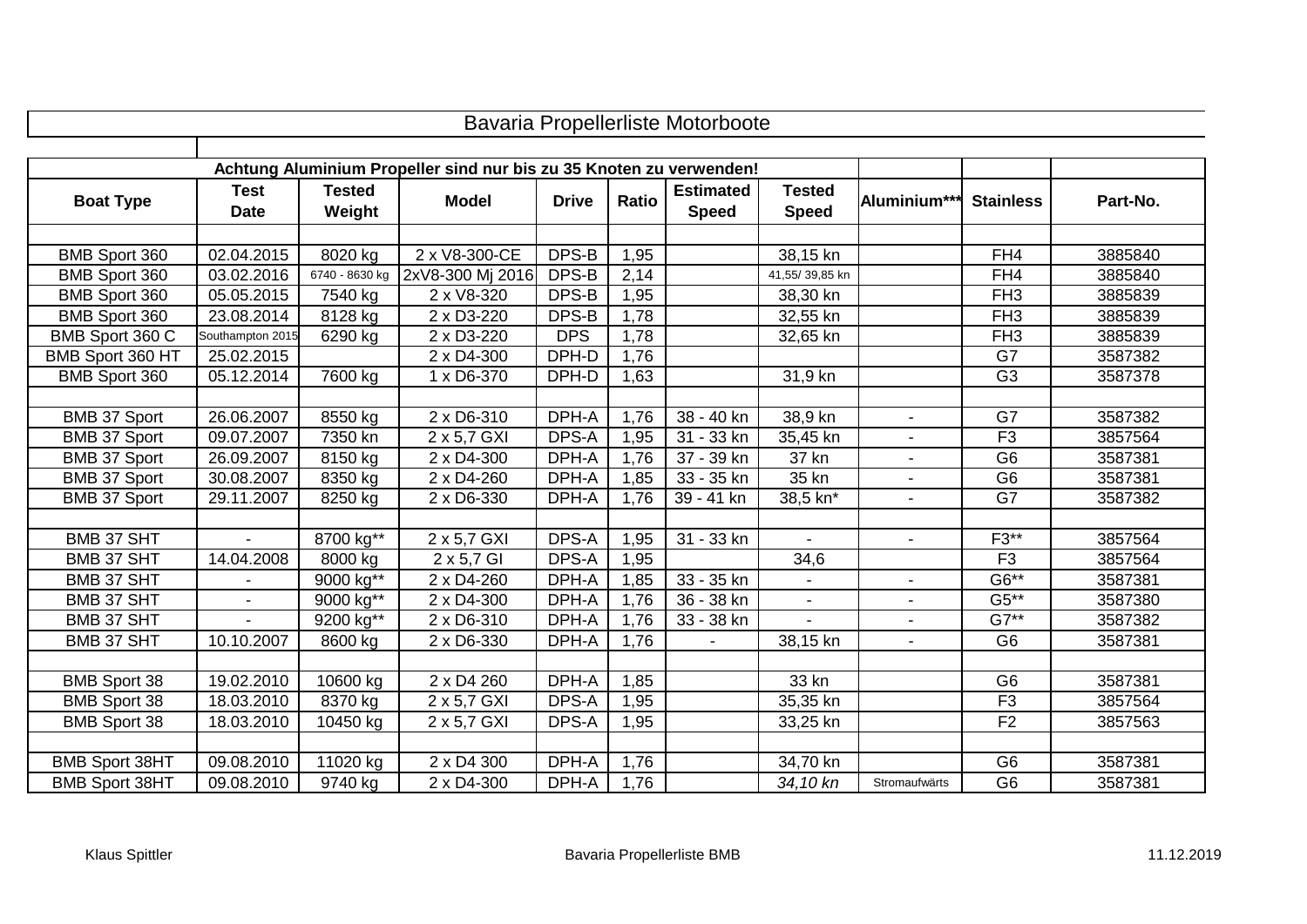| Bavaria Propellerliste Motorboote |                            |                         |                                                                     |                |       |                                  |                               |                |                      |          |  |
|-----------------------------------|----------------------------|-------------------------|---------------------------------------------------------------------|----------------|-------|----------------------------------|-------------------------------|----------------|----------------------|----------|--|
|                                   |                            |                         |                                                                     |                |       |                                  |                               |                |                      |          |  |
|                                   |                            |                         | Achtung Aluminium Propeller sind nur bis zu 35 Knoten zu verwenden! |                |       |                                  |                               |                |                      |          |  |
| <b>Boat Type</b>                  | <b>Test</b><br><b>Date</b> | <b>Tested</b><br>Weight | <b>Model</b>                                                        | <b>Drive</b>   | Ratio | <b>Estimated</b><br><b>Speed</b> | <b>Tested</b><br><b>Speed</b> | Aluminium***   | <b>Stainless</b>     | Part-No. |  |
| <b>BMB Sport 38HT</b>             | 21.09.2010                 | 10220 kg                | 2 x D6-330                                                          | DPH-A          | 1,76  |                                  | 38,70 kn                      |                | G7                   | 3587382  |  |
| <b>BMB Sport 38HT</b>             | 11.04.2011                 | 10164 kg                | 2 x D6-370                                                          | DPH-A          | 1,63  |                                  | 40,35 kn                      |                | G <sub>6</sub>       | 3587381  |  |
|                                   |                            |                         |                                                                     |                |       |                                  |                               |                |                      |          |  |
| <b>BMB</b> Sport 39               | 18.02.2014                 | 9456 kg                 | 2 x V8-300-CE                                                       | DPS-B          | 1,95  |                                  | 33,90 kn                      |                | FH <sub>3</sub>      | 3885839  |  |
| <b>BMB Sport 39HT</b>             | 04.12.2012                 | 10640 kg                | 2 x D4-300                                                          | DPH-C          | 1,76  |                                  | 34,80 kn                      |                | G <sub>5</sub>       | 3587380  |  |
| BMB Sport 400 C                   | 21.10.2014                 | 11220 kg                | 2 x D4-300                                                          | DPH-C          | 1,76  |                                  | 34 kn                         |                | G <sub>5</sub>       | 3587380  |  |
| BMB Sport 400 C                   | 20.09.2017                 | 12230 kg                | 2 x D6-370                                                          | DPH-D          | 1,63  |                                  | 38,25 kn                      |                | G <sub>5</sub>       | 3587380  |  |
| BMB Sport 400 C                   | 21.08.2014                 | 11474 kg                | 2 x D6-400                                                          | DPH-C          | 1,59  |                                  | 39,70 kn                      |                | G <sub>6</sub>       | 3587381  |  |
| BMB Sport 400 Open                | 19.01.2015                 | 10475 kg                | 2 x V8-430                                                          | DPS-B          | 2,14  |                                  | 41,85 kn                      |                | FH4                  | 3885840  |  |
|                                   |                            |                         |                                                                     |                |       |                                  |                               |                |                      |          |  |
| <b>BMB S40 HT/ MC22</b>           | 24.07.2019                 | 11630 kg                | 2 x D6-380 A-G                                                      | DPI-A          | 1,69  |                                  | 38,25                         |                | H <sub>5</sub>       | 22754005 |  |
|                                   |                            |                         |                                                                     |                |       |                                  |                               |                |                      |          |  |
| BMB 42 Sport                      | $\sim$                     | 11200 kg**              | D4-300 A IPS                                                        | <b>IPS 400</b> | 2,08  | 30 - 31 kn                       | $\sim$                        | $\sim$         | $T4**$               | 3861098  |  |
| BMB 42 Sport                      | 25.05.2006                 | 11000 kg                | D6-310 D-B IPS                                                      | <b>IPS 400</b> | 1,94  | 30 - 31 kn                       | 30,9 kn                       |                | T3                   | 3861095  |  |
| BMB 42 Sport                      | 15.02.2006                 | 11500kg                 | D6-370 D-B IPS                                                      | <b>IPS 500</b> | 1,94  | 34,4                             | 34,1 kn                       |                | $\overline{75}$      | 3861101  |  |
| BMB 42 Sport                      | 28.04.2008                 | 10650 kg                | D6-435 IPS                                                          | <b>IPS 600</b> | 1,82  |                                  | 38,25 kn                      |                | $\overline{75}$      | 3861101  |  |
|                                   |                            |                         |                                                                     |                |       |                                  |                               |                |                      |          |  |
| BMB 42 Sport Z                    | 12.06.2008                 | 10250 kg                | 2 x D6 330                                                          | DPH-A          | 1,76  |                                  | 26,5                          |                | G <sub>5</sub>       | 3587380  |  |
| BMB 42 SHT Z                      |                            | 11300 kg                | 2 x D6 370                                                          | DPH-A          | 1,63  |                                  | 37 kn                         |                | G <sub>5</sub>       | 3587380  |  |
| BMB 42 SHT                        | $\blacksquare$             | 11700 kg**              | D6-310 D-B IPS                                                      | <b>IPS 400</b> | 1,94  | 30 - 31 kn                       | $\blacksquare$                | $\blacksquare$ | $\overline{T3^{**}}$ | 3861095  |  |
| BMB 42 SHT                        |                            | 11700 kg**              | D6-370 D-B IPS                                                      | <b>IPS 500</b> | 1,94  | 34,4                             |                               |                | $T5**$               | 3861101  |  |
| BMB 42 SHT                        | 04.10.2007                 | 11000 kg                | D4-300 A IPS                                                        | <b>IPS 400</b> | 2,08  | 30 - 32 kn                       | 31,5 kn                       | ÷.             | T <sub>4</sub>       | 3861098  |  |
|                                   |                            |                         |                                                                     |                |       |                                  |                               |                |                      |          |  |
| <b>BMB Virtess 420C</b>           | 15.11.2012                 | 14610 kg                | D6-435 D-F IPS                                                      | <b>IPS 600</b> | 1,82  |                                  | 35,45 kn                      | case by case   | T4/T5                |          |  |
| <b>BMB Virtess 420 Fly</b>        | 07.04.2014                 | 15255 kg                | D6-400                                                              | DPH-C          | 1,59  |                                  | 35,5 kn                       |                | G4                   | 3587379  |  |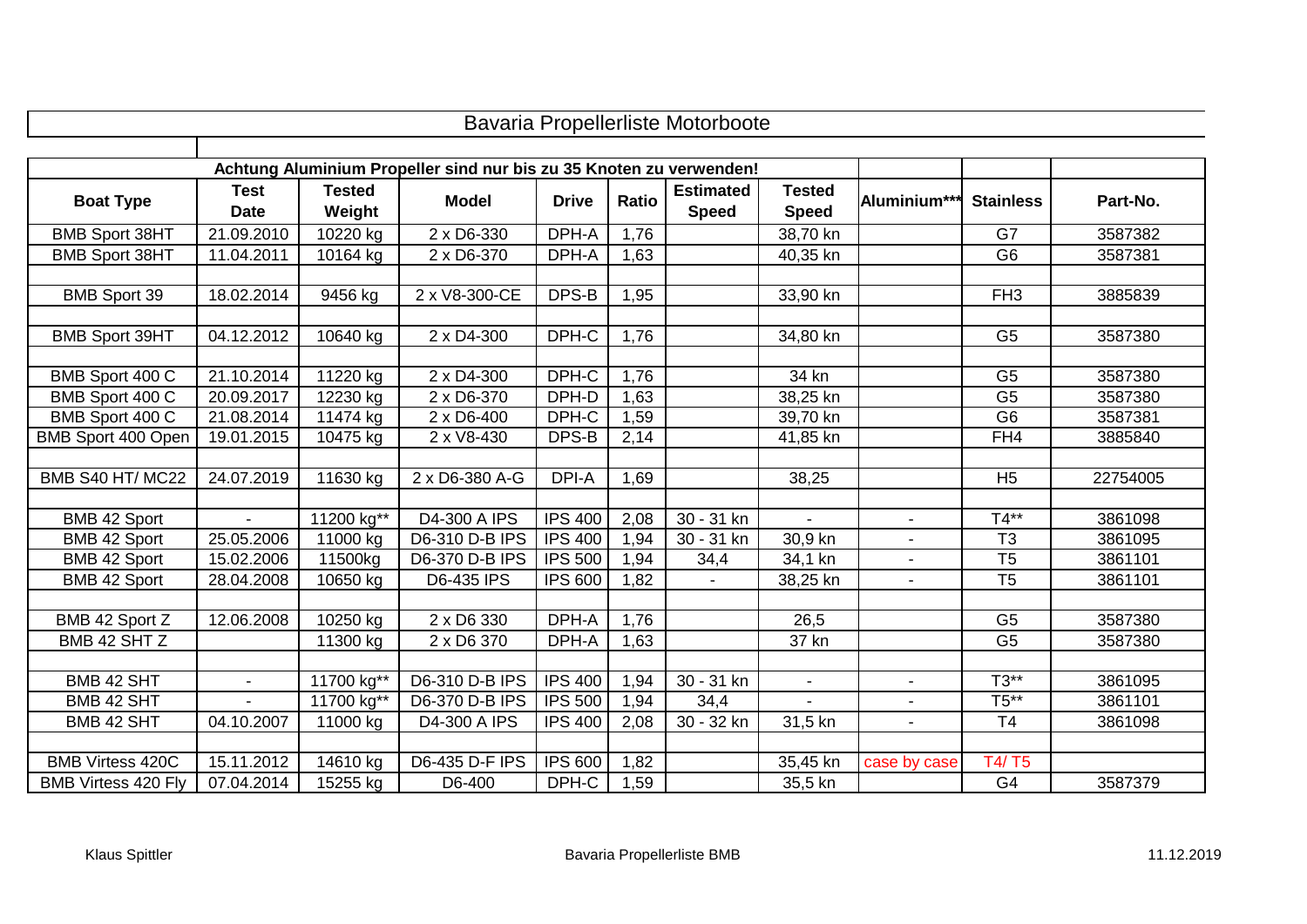| <b>Bavaria Propellerliste Motorboote</b> |                                                                     |                  |                                                              |                |              |                                  |                        |              |                  |          |  |  |
|------------------------------------------|---------------------------------------------------------------------|------------------|--------------------------------------------------------------|----------------|--------------|----------------------------------|------------------------|--------------|------------------|----------|--|--|
|                                          |                                                                     |                  |                                                              |                |              |                                  |                        |              |                  |          |  |  |
|                                          | Achtung Aluminium Propeller sind nur bis zu 35 Knoten zu verwenden! |                  |                                                              |                |              |                                  |                        |              |                  |          |  |  |
| <b>Boat Type</b>                         | Test<br><b>Date</b>                                                 | Tested<br>Weight | <b>Model</b>                                                 | <b>Drive</b>   | <b>Ratio</b> | <b>Estimated</b><br><b>Speed</b> | Tested<br><b>Speed</b> | Aluminium*** | <b>Stainless</b> | Part-No. |  |  |
| <b>BMB Virtess 420Fly</b>                | 17.12.2012                                                          | 15700 kg         | D6-435 D-F IPS                                               | <b>IPS 600</b> | 1,82         |                                  | 31 kn                  | case by case | T3/T4            |          |  |  |
|                                          |                                                                     |                  |                                                              |                |              |                                  |                        |              |                  |          |  |  |
| BMB Sport 43 IPS                         | 06.07.2011                                                          | 12785 kg         | D6-370                                                       | <b>IPS 500</b> | 1,94         |                                  | 32,70 kn               |              | T4               | 3861098  |  |  |
| <b>BMB Sport 43 IPS</b>                  | 06.07.2011                                                          | 13499 kg         | D6-370                                                       | <b>IPS 500</b> | 1,94         |                                  | 30,95 kn               |              | T <sub>3</sub>   | 3861095  |  |  |
| <b>BMB Sport 43 IPS</b>                  |                                                                     |                  | Anmerkung: zu empfehlen ist ab 13500 Kg einen T3 zu verbauen |                |              |                                  |                        |              |                  |          |  |  |
| <b>BMB Sport 43</b>                      | 02.11.2011                                                          | 12315 kg         | $2 \times D6 - 400$                                          | DPH-A          | 1,59         |                                  | 37,0 kn                |              | G <sub>5</sub>   | 3587380  |  |  |
|                                          |                                                                     |                  |                                                              |                |              |                                  |                        |              |                  |          |  |  |
| <b>BMB Sport 43 HT IPS</b>               | 05.01.2011                                                          | 13309 kg         | D6-435 D-E                                                   | <b>IPS 600</b> | 1,82         |                                  | 35,75 kn               |              | T <sub>4</sub>   | 3861098  |  |  |
| BMB Sport 43 HT                          | 30.03.2011                                                          | 12411 kg         | 2 x D6-370                                                   | DPH-A          | 1,63         |                                  | 34,7 kn                |              | G4               | 3587379  |  |  |
|                                          |                                                                     |                  |                                                              |                |              |                                  |                        |              |                  |          |  |  |
| BMB Sport 450 C                          | 12.03.2015                                                          | Sea Trial Test   | 2 X D6-400                                                   | DPH-D          | 1,59         |                                  | 33,9 kn                |              | G4               | 3587379  |  |  |
| BMB Sport 450 C                          | 21.09.2015                                                          | 16450 Kg         | 2 X D6-435 IPS                                               | <b>IPS 600</b> | 1,82         |                                  | 33,1 kn                |              | T3               | 3861095  |  |  |